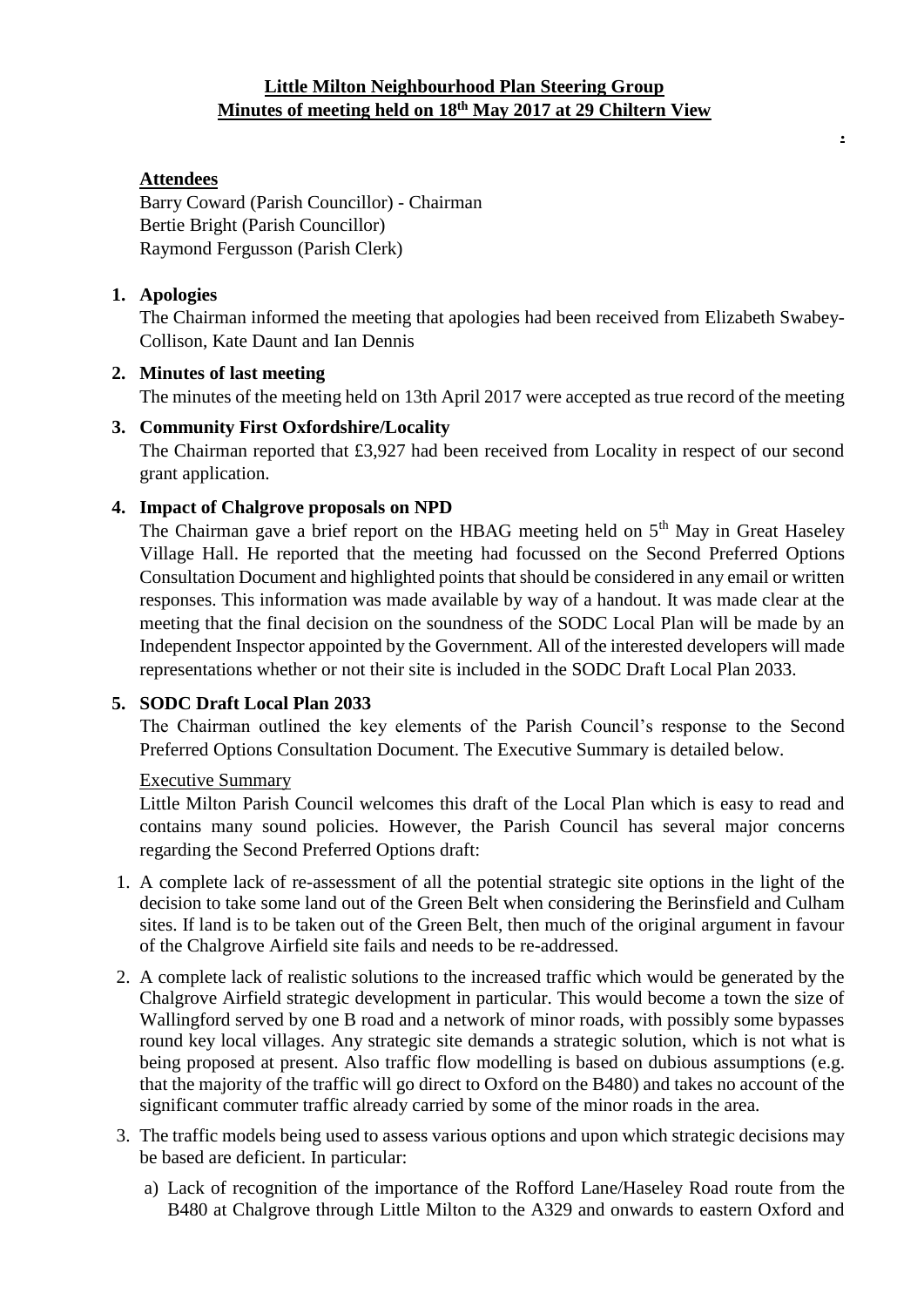routes to the north. (Lack of recognition of other such routes on minor roads in other parishes is equally important.)

- b) The assumption that the village of Little Milton can absorb the forecast increased traffic flows despite physical constraints in the centre of the village which place limits on the volume of traffic that can be accommodated. (This also applies to other villages e.g. Cuxham.)
- c) No consideration of a bypass for Little Milton
- 4. Potential impact of flooding of watercourses downstream of Chalgrove Airfield, which could impact on Stadhampton as well as Little Milton.

### **6. Appendices and Evidence Base**

The Chairman reported that the Development Plan would only include three appendices with eight other documents being available as background documents.

|   | <b>Appendices</b>                         |
|---|-------------------------------------------|
| А | <b>Village Character Assessment</b>       |
| в | <b>Open Spaces</b>                        |
| C | <b>Views Management Framework</b>         |
|   | <b>Background Documents</b>               |
| 1 | Baseline information                      |
| 2 | <b>Planning Factors</b>                   |
| 3 | <b>Planning History</b>                   |
| 4 | <b>Environmental Factors</b>              |
| 5 | Landscape Character & Capacity Assessment |
| 6 | Infrastructure & Capacity                 |
| 7 | <b>Housing Needs Assessment</b>           |
| 8 | Roads                                     |

Raymond was asked to update the website with the updated files.

### **7. Village Consultation event**

The Chairman highlighted the key points from the summary of the responses from the consultation evenings held on April 25th and 27th April. Four out of the six aims received 100% support and the other two had a 98% support. Barry stated that the comments on the proposed policies had been noted and would be considered carefully during the drafting stage but he felt that there had been broad support for the policies.

There was a brief discussion on the preparation on the Consultation Statement for the April events. It was agreed that the Chairman would contact Ian to ascertain its current status. He would also request that any costs for the evening were submitted to the Clerk.

### **8. Plan Documentation- progress**

The Chairman referred to the document that detailed the proposed contents, policies and supporting statements which he had circulated to Steering Group members. He stated that the overall shape of the plan was making good progress and that it had been shared with Fiona Mullins at CFO.

The Chairman reviewed the notes of the meeting he had with Ricardo Rios and Fiona Mullins on 16<sup>th</sup> May 2017 that had been circulated to the Steering Group. Barry expressed the view that